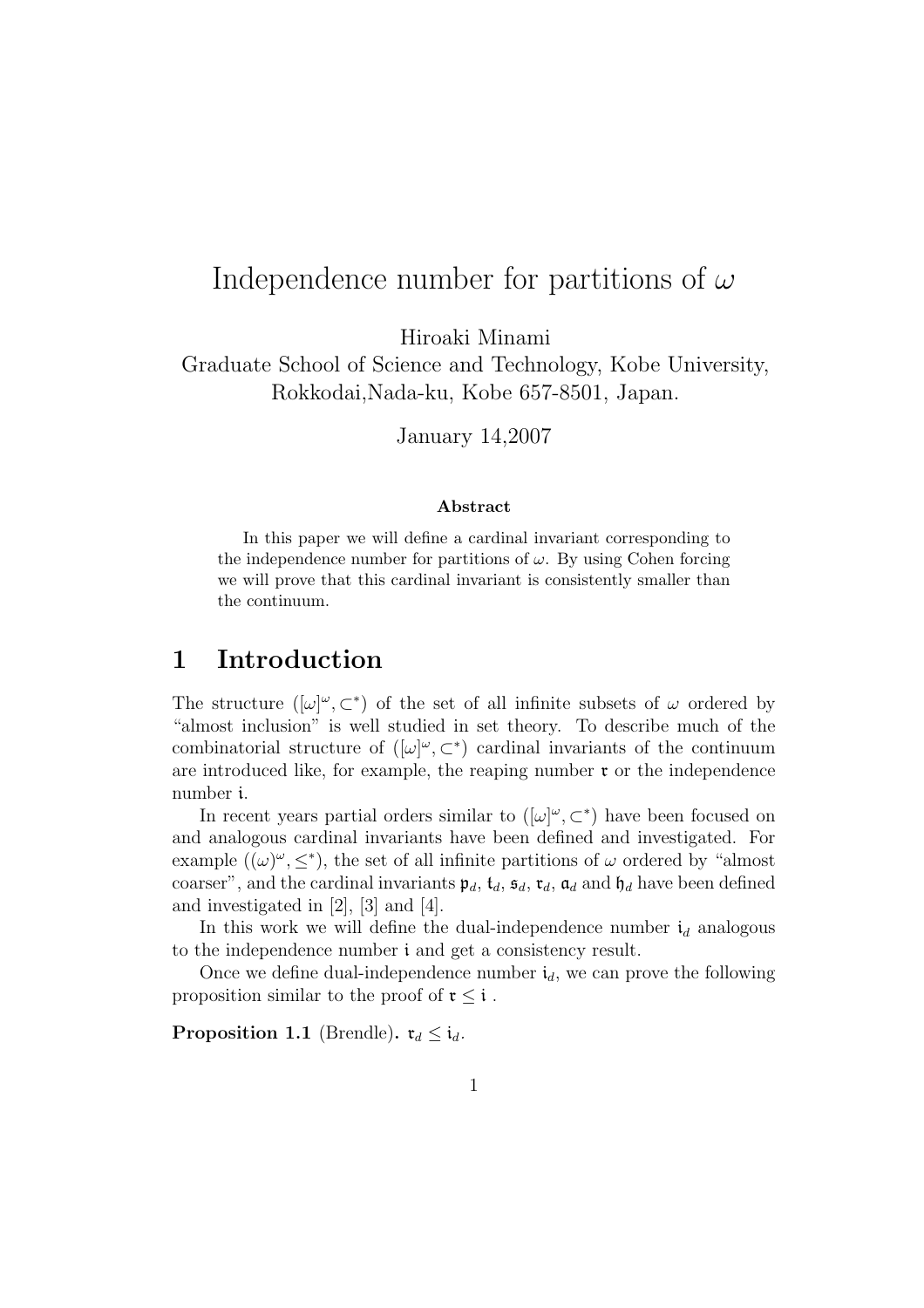And  $\mathfrak{r}_d$  has the following property.

**Theorem 1.2.** [3] MA implies  $\mathfrak{r}_d = \mathfrak{c}$ .

So it is consistent that  $i_d = c$ . And it is natural to ask the following question.

#### Question 1.3. Is it consistent that  $i_d < \mathfrak{c}$ ?

In section 2 we will define the dual-independence number and study its properties. In section 3 we will prove that  $i_d < c$  is consistent by using Cohen forcing.

# 2  $(\omega)^\omega$  and dual-independent family

We start with the definition of "partition of  $\omega$ ".

**Definition 2.1.** X is a partition of  $\omega$  if X is a subset of  $\wp(\omega)$ , S  $X = \omega$  and for each  $a, b \in X$  if  $a \neq b$ , then  $a \cap b = \emptyset$ . By  $(\omega)$  we denote all partitions of  $\omega$ . Also by  $(\omega)^\omega$  we denote all infinite partitions of  $\omega$  and by  $(\omega)^{<\omega}$  we denote all finite partitions of  $\omega$ .

For partitions of  $\omega$  we give the ordering "coarser".

**Definition 2.2.** For  $X, Y \in (\omega)$  X is coarser than Y (Y is finer than X) if for each  $x \in X$  there exists a subset Y' of Y such that  $x = \bigcup Y'$ .

For  $X, Y \in (\omega)^\omega$  X is almost coarser than Y (Y is almost finer than Y) if for all but finitely many  $x \in X$  there exists  $Y' \subset Y$  such that  $x = \bigcup Y'$ .

We can easily check that  $((\omega), \leq)$  is a lattice. For each X,  $Y \in (\omega)$  by  $X \wedge Y$  we denote the infimum of X and Y. For  $X, Y \in (\omega)^\omega$  by  $X \perp Y$  we mean that  $X \wedge Y \in (\omega)^{<\omega}$ .

As  $([\omega]^\omega, \subset^*), ((\omega)^\omega, \leq^*)$  has the following properties:

**Lemma 2.3.** [3] Suppose that  $X_0 \geq X_1 \geq X_2 \geq \ldots$  is a decreasing sequence of  $(\omega)^{\omega}$ . Then there exists  $Y \in (\omega)^{\omega}$  such that  $Y \leq^* X_n$  for  $n \in \omega$ .

**Lemma 2.4.** [3] For  $X, Y \in (\omega)^{\omega}$  if  $\neg(X \leq^* Y)$ , then there exists  $Z \in (\omega)^{\omega}$ such that  $Z \leq^* X$  and  $Z \perp Y$ .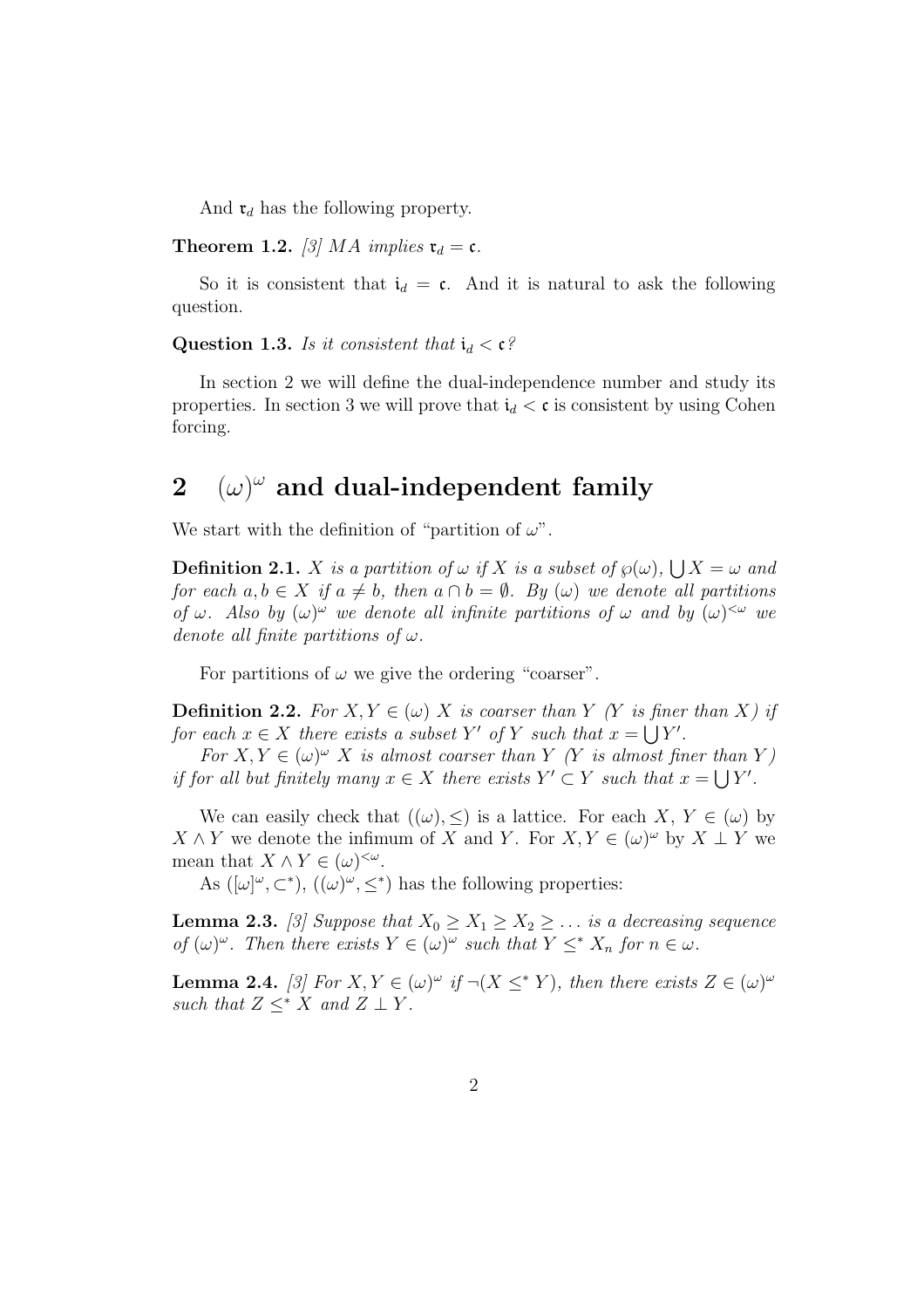So  $((\omega)^{\omega}, \leq^*)$  is similar to  $([\omega]^{\omega}, \subset^*)$ . On the other hand there is a serious difference:  $([\omega]^\omega, \subset^*)$  is a Boolean algebra but  $((\omega)^\omega, \leq^*)$  is just a lattice and not a Boolean algebra.

In general when we define independence, we use complementation. But  $((\omega)^{\omega}, \leq^*)$  doesn't have any natural complementation. So we will define independence for  $((\omega)^{\omega}, \leq^*)$  without mentioning complementation.

**Definition 2.5.** Let  $\mathcal I$  be a subset of  $(\omega)^\omega$ .  $\mathcal I$  is dual-independent if for all A and B finite subsets of I with  $A \cap B = \emptyset$  there exists  $C \in (\omega)^\omega$  such that

- (i)  $C \leq^* A$  for  $A \in \mathcal{A}$  and
- (ii)  $C \perp B$  for  $B \in \mathcal{B}$ .

Then define dual-independence number  $\mathfrak{i}_d$  by

 $i_d = \min\{|\mathcal{I}| : \mathcal{I}$  is a maximal dual-independent family}.

Since there is no natural complementation for an element of  $((\omega)^{\omega}, \leq^*)$ , it becomes more difficult to handle dual-independent families than to handle independent families for a Boolean algebra. But the following lemmata helps to handle dual-independent families.

**Lemma 2.6.** [3] If  $X, Y \in (\omega)^\omega$  and  $\neg(X \leq^* Y)$ , then there exists an infinite sequence  $\{a_n\}_{n\in\omega}$  of different elements of X such that

$$
\forall n \in \omega \exists y \in Y \ (y \cap a_{2n} \neq \emptyset \land y \cap a_{2n+1} \neq \emptyset)
$$

or there exists a finite subset A of X such that the set

$$
\{x \in X \setminus A : \exists y \in Y (x \cap y \neq \emptyset \land \bigcup A \cap y \neq \emptyset)\}\
$$

is infinite.

**Proof.** Suppose that we have defined a sequence  $\{a_n\}_{n\leq 2k}$  but for any two  $a, b \in X \setminus \{a_0, \ldots, a_{2k-1}\}\$ and  $y \in Y$  we have  $a \cap y = \emptyset$  or  $b \cap y = \emptyset$ . Let A denote the finite family  $\{a_0, \ldots, a_{2k-1}\}\$  and let

$$
\mathcal{F} = \{x \in X \setminus A : \exists y \in Y \left(x \cap y \neq \emptyset \wedge \bigcup A \cap y \neq \emptyset\right)\}.
$$

If  $\mathcal F$  is finite, then the partition

$$
X_* = \{ \bigcup A \cup \bigcup \mathcal{F} \} \cup (X \setminus A \cup \mathcal{F})
$$

is a finite modification of  $X$  which is coarser than  $Y$ . It is a contradiction to  $\neg(X \leq^* Y).$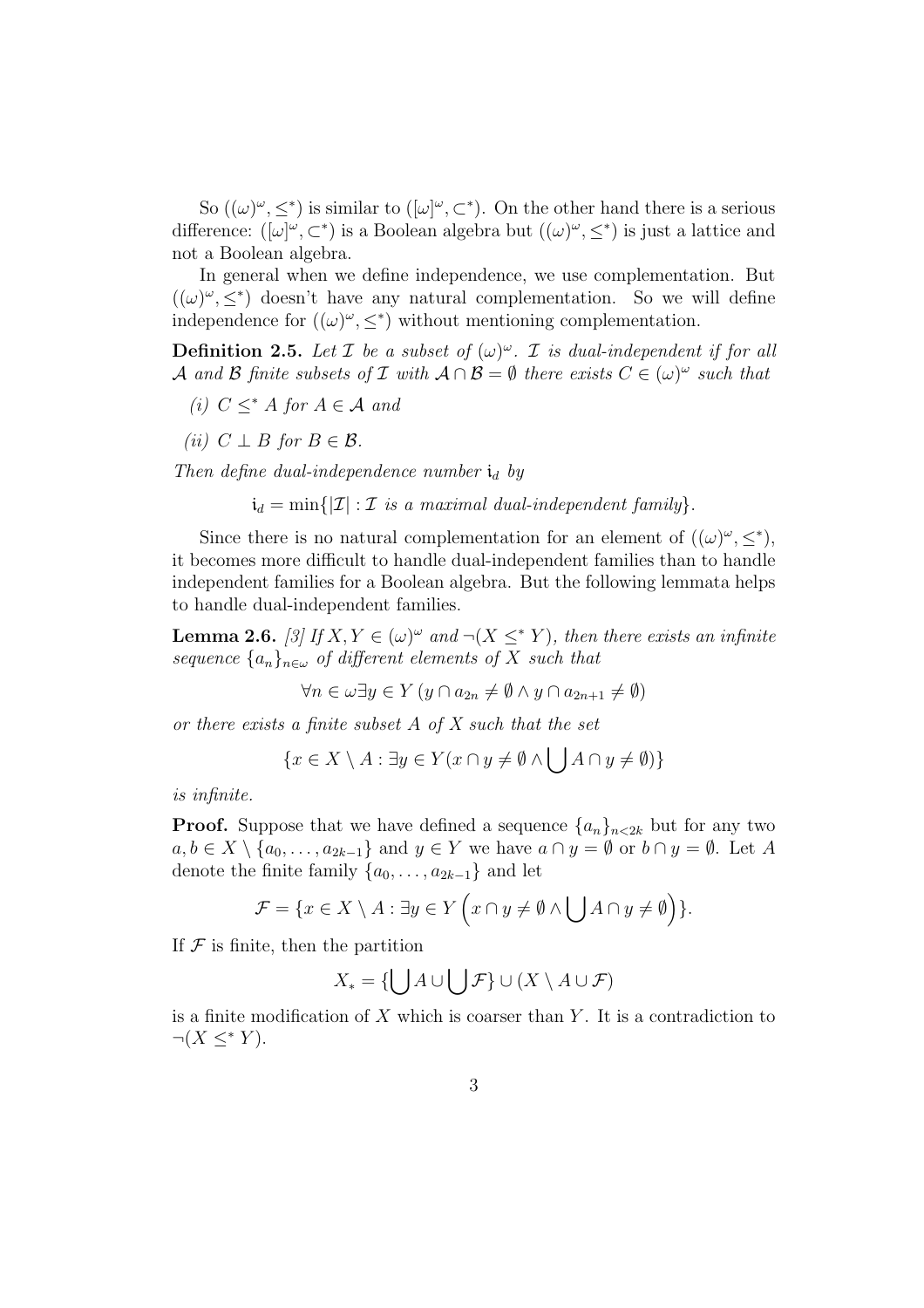By this lemma we can prove the following useful lemma.

**Lemma 2.7.** If  $X \in (\omega)^\omega$  and  $\mathcal{B}$  is a finite subset of  $(\omega)^\omega$  such that  $\neg(X \leq^*)$ B) for  $B \in \mathcal{B}$ , then there exists  $Z \leq X$  such that  $Z \perp B$  for  $B \in \mathcal{B}$ .

**Proof.** Let  $\mathcal{B} = \{B_i : i < n\}$ . By the above lemma for each  $i < n$  there exists an infinite sequence  $\{a_k^i\}_{k\in\omega}$  of different elements of X such that

$$
\forall k \in \omega \exists b \in B_i (b \cap a_{2k}^i \neq \emptyset \land b \cap a_{2k+1}^i \neq \emptyset)
$$

or there exists a finite subset  $A_i$  of X and an infinite sequence  $\{a_k^i\}_{k\in\omega}$  of different elements of  $X \setminus A_i$  such that

$$
\forall k \in \omega \exists b \in B_i (b \cap a_k^i \neq \emptyset \land \bigcup A_i \cap b \neq \emptyset).
$$

In the first case we define  $A_i = \emptyset$ .

Recursively we shall construct a subsequence  $\{b_k^i\}_{k\in\omega}$  of  $\{a_k^i\}_{k\in\omega}$  for  $i < n$ . Given  $\{b_i^i\}_{i\leq 2k}$  for  $i < n$  and  $b_{2k}^i, b_{2k+1}^i$  for  $i < j$  for some  $j < n$ .

 $A_j = \emptyset$  Choose  $k_0 \in \omega$  such that

$$
\{a_{2k_0}^j, a_{2k_0+1}^j\} \cap \left(\bigcup_{i < n} A_i \cup \{b_l^i : i < n \land l < 2k\} \cup \{b_{2k}^i, b_{2k+1}^i : i < j\}\right) = \emptyset.
$$
\nPut  $b_{2k}^j = a_{2k_0}^j$  and  $b_{2k+1}^j = a_{2k_0+1}^j$ .

 $A_j \neq \emptyset$  Choose  $k_0 < k_1 \in \omega$  such that

$$
\begin{aligned} &\{a_{k_0}^j,a_{k_1}^j\}\cap\left(\bigcup_{i
$$

Define  $Z = \{$  $\ddot{\phantom{1}}$  $i$  $\lt$ n  $b_{2k}^i : k \in \omega \} \cup \{\omega \setminus$  $\overline{\phantom{a}}$  $_{k\in\omega}$  $\overline{a}$  $i$  $\lt$ n  $b_{2k}^i$ . Then  $Z \leq X$  and for each  $z \in Z$  and  $i < n$  there exists  $b \in B_i$  such that

$$
b \cap z \neq \emptyset \land (\omega \setminus \bigcup_{k \in \omega} \bigcup_{i < n} b^i_{2k}) \cap b \neq \emptyset.
$$

Hence  $Z \perp B_i$  for  $i < n$ .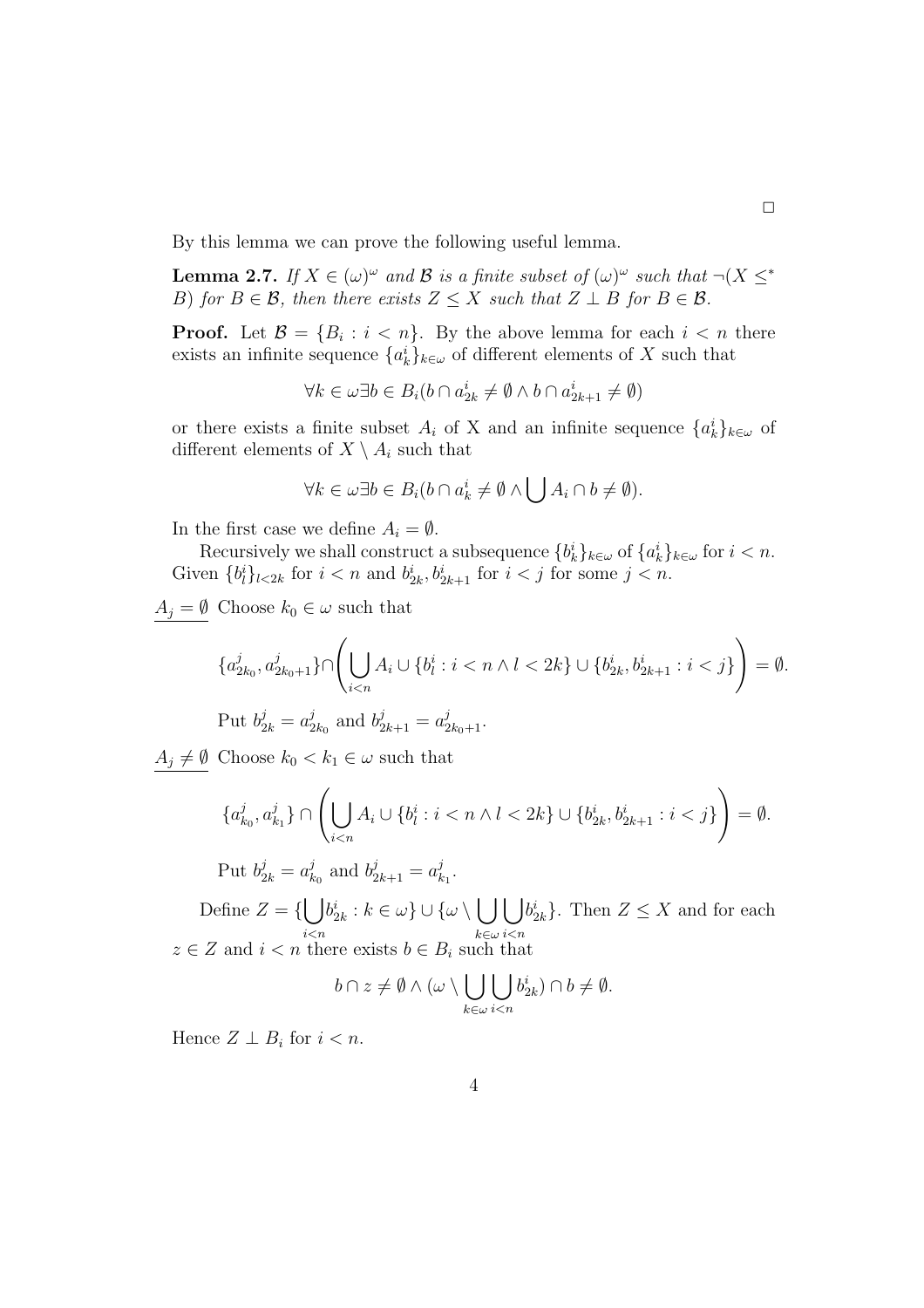So it becomes easier to check dual-independence.

**Corollary 2.8.**  $\mathcal I$  is dual-independent if and only if for each finite subset  $\mathcal A$ of  $\mathcal I$  and  $B \in \mathcal I \setminus \mathcal A$  $\mathbf{A}$ 

$$
\bigwedge \mathcal{A} \not\leq^* B.
$$

## 3 Cohen forcing and dual-independence number

By using Cohen forcing we will prove it is consistent that  $i_d < c$ .

**Theorem 3.1.** Suppose  $V \models CH$ . Then  $V^{C(\omega_2)} \models i_d = \omega_1$ .

To prove Theorem 3.1 we use the following lemma.

**Lemma 3.2.** Assume  $p \in \mathbb{C}$ ,  $\mathcal{I}$  is a countable dual-independent family and  $\dot{X}$  is a C-name such that  $p \Vdash ``\dot{X}$  is a non-trivial infinite partition of  $\omega$  and  $\{\dot{X}\}\cup\mathcal{I}$  is dual-independent". Then there exists  $X^*\in[\omega^\omega\cap V$  such that  $\{X^*\}\cup \mathcal{I}$  is dual-independent and  $p \Vdash \dot{X} \perp X^*$ .

**Proof of 3.1 from 3.2** Within the ground model we shall define a maximal dual-independent family  $\mathcal I$  of size  $\omega_1$ . It suffices to verify maximality of  $\mathcal I$  in the extension via  $\mathbb C$  (see [5] pp256).

By CH, let  $\langle p_{\xi}, \tau_{\xi} \rangle \xi < \omega_1$  enumerate all pairs  $\langle p, \tau \rangle$  such that  $p \in \mathbb{C}$  and  $\tau$  is a nice name for an infinite partition of  $\omega$ . By recursion, pick an infinite partition of  $\omega$  as follows. Given  $\{X_\eta : \eta < \xi\}$  for some  $\xi < \omega_1$ . Choose  $X_\xi$  so that

- (1)  $\{X_{\epsilon}\}\cup\{X_{n}:\eta<\xi\}$  is dual-independent.
- (2) If  $p_{\xi} \Vdash {\text{``}} {\{\tau_{\xi}\}} \cup {\{X_{\eta} : \eta < \xi\}}$  is dual-independent", then  $p_{\xi} \Vdash X_{\xi} \perp \tau_{\xi}$ .

(2) is possible by Lemma 3.2. Let  $\mathcal{I} = \{X_n : \eta < \omega_1\}$ . We shall prove  $\mathcal I$  is maximal. If  $\mathcal I$  is not maximal in  $V[G]$  for some C-generic G, then there exists  $p_{\xi} \in G$  and  $\tau_{\xi}$  such that  $p_{\xi} \Vdash {\tau_{\xi}} \cup \mathcal{I}$  is dual-independent. By construction there exists  $X_{\xi} \in \mathcal{I}$  and  $p_{\xi} \Vdash \tau_{\xi} \perp X_{\xi}$ . It is a contradiction.

 $\Box$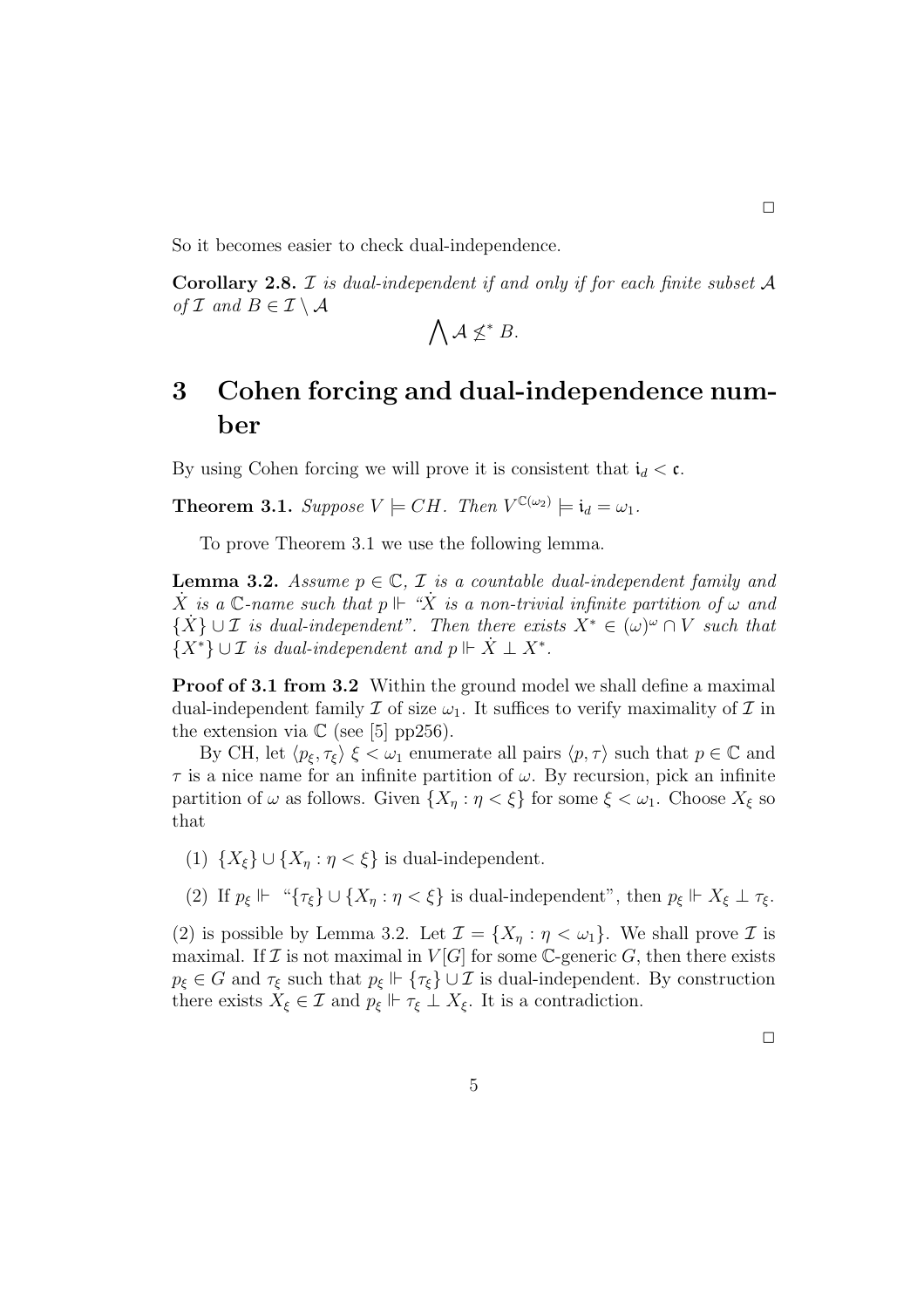**Proof of 3.2.** Let  $\mathbb{P}(\mathcal{I})$  be a partial order such that  $\langle \sigma, \mathcal{H} \rangle \in \mathbb{P}(\mathcal{I})$  if  $\sigma$  is a partition of a finite subset of  $\omega$  and  $\mathcal H$  is a finite subset of  $\mathcal I$ . It is ordered by  $\langle \sigma, \mathcal{H} \rangle \leq \langle \tau, \mathcal{G} \rangle$  if

- (i)  $\forall x \in \tau \exists x' \in \sigma(x \subset x'),$
- (ii)  $\mathcal{H} \supset \mathcal{G}$ ,
- (iii)  $\forall x_0 \neq x_1 \in \tau \forall x'_0 \in \sigma \ (x_0 \subset x'_0 \to x_1 \cap x'_0 = \emptyset),$
- (iv)  $\forall Y \in \mathcal{G} \forall y_0, y_1 \in (Y \wedge \tau) \forall y'_0, y'_1 \in (Y \wedge \sigma)$

$$
\Big(y_0\cap y_1=\emptyset \wedge \bigcup \tau\cap y_0\neq \emptyset \wedge \bigcup \tau\cap y_1\neq \emptyset \wedge y_0\subset y_0'\wedge y_1\subset y_1'\to y_0'\cap y_1'=\emptyset\Big)\,.
$$

Claim 3.2.1. The following sets are dense.

- (i)  $D_n = \{\langle \sigma, \mathcal{H} \rangle : n \in$ S  $\sigma$ } for  $n \in \omega$ .
- (ii)  $D^l_{\mathcal{A}} = \{ \langle \sigma, \mathcal{H} \rangle : \mathcal{A} \subset \mathcal{H} \wedge | \{ h \in ($  $\mathbf{v}$  $\mathcal{H}\wedge\sigma) : h\cap$ S  $\sigma \neq \emptyset\} \geq l$ } for finite subsets  $\mathcal A$  of  $\mathcal I$  and  $l \in \omega$ .
- (iii)  $D_{\mathcal{A},l} = \{\langle \sigma, \mathcal{H} \rangle : \mathcal{A} \subset \mathcal{H} \wedge \exists x \in \sigma \, (\vert \{h \in \mathcal{A} \} \vert \mathcal{A} \vert \mathcal{A} \vert \mathcal{A} \vert \mathcal{A} \vert \mathcal{A} \vert \mathcal{A} \vert \mathcal{A} \mathcal{A} \vert \mathcal{A} \mathcal{A} \mathcal{A} \mathcal{A} \mathcal{A} \mathcal{A} \mathcal{A} \mathcal{A} \mathcal{A} \mathcal{A} \mathcal{A} \mathcal{A} \mathcal{A} \mathcal{A$  $\lambda$  $\mathcal{H}: x \cap h \neq \emptyset \} \geq l$ ) for finite subsets  $\mathcal A$  of  $\mathcal I$  and  $l \in \omega$ .
- (iv) Let A be a finite subset of  $\mathcal{I}, B \in \mathcal{I} \backslash \mathcal{A}$  and  $A =$  $\bigwedge A$ . Since  $\neg (A \leq^* B)$ and by Lemma 2.6, there exists  $\{a_n\}_{n\in\omega}$  such that

$$
\forall n \in \omega \exists b \in B \ (a_{2n} \cap b \neq \emptyset \land a_{2n+1} \cap b \neq \emptyset) \tag{1}
$$

or there exists a finite subset  $A_0$  of A such that the set

$$
\mathcal{F}_{A_0} = \{ a \in A \setminus A_0 : \exists y \in Y \left( y \cap a \neq \emptyset \land y \cap \bigcup A_0 \neq \emptyset \right) \} \tag{2}
$$

is infinite. If (1) holds, fix  $\{a_n\}_{n\in\omega}$ . If (2) holds, fix  $A_0$  and  $\mathcal{F}_{A_0}$ 

- (1) Let  $D_{A,B,l} = \{ \langle \sigma, \mathcal{H} \rangle : \exists \{a^i : i < 2l\} \subset (A \wedge \sigma) \, (\forall i < 2l) \}$ S  $\sigma \cap a^i \neq \emptyset$ ) $\wedge$  $\wedge \{a^i : i < 2l\}$  is pairwise disjoint  $\wedge \forall i < l \exists b \in B(a^{2i} \cap b \neq \emptyset \wedge a^{2i+1} \cap b \neq \emptyset)\}$ .
- (2) Let  $D_{A,B,l} = \{ \langle \sigma, \mathcal{H} \rangle : \exists \{a^i : i < l\} \subset (A \wedge \sigma) \, (\forall i < l) \}$ S  $\alpha \circ (\forall i < l(\bigcup_{\sigma} \bigcap a^{i} \neq \emptyset) \wedge$  ${a^i : i < l}$  is pairwise disjoint  $\wedge \forall i < l(\bigcup A_0 \cap a^i = \emptyset) \wedge$  $\forall a \in A_0(a \cap \bigcup \sigma \neq \emptyset) \land \forall i < l \exists b \in B(b \cap a^i \neq \emptyset \land b \cap \bigcup A_0 \neq \emptyset)\}\$ .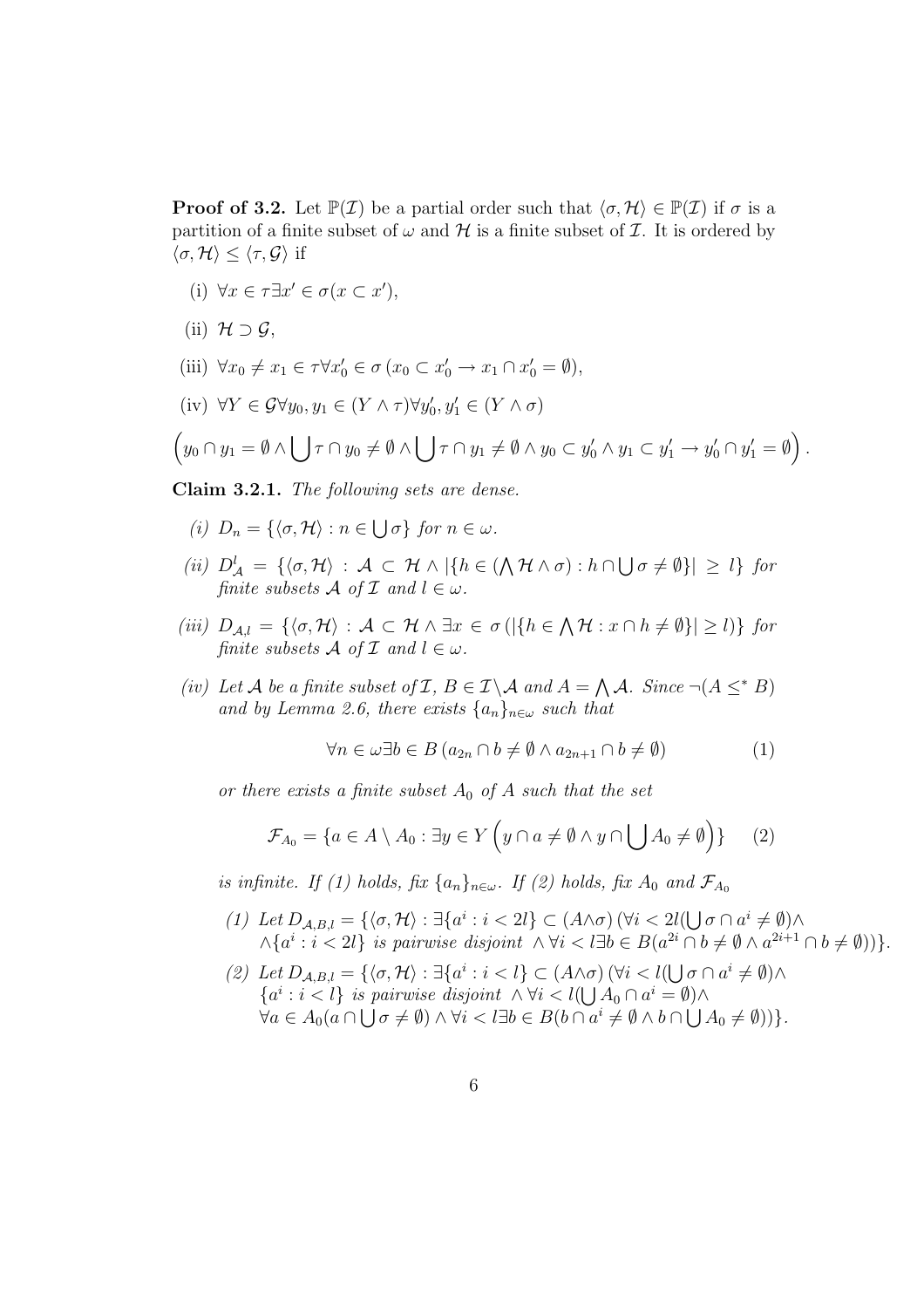(v) Let  $\{\dot{x}_i : i \in \omega\}$  be  $\mathbb{C}\text{-names such that } \Vdash \dot{X} = \{\dot{x}_i : i \in \omega\}$  and  $\min \dot{x}_i$  $\min \dot{x}_{i+1}$ .  $Put\ D_{\dot{X},l,q} = {\langle\langle \sigma,\mathcal{H}\rangle : \exists r\leq q \left(r \Vdash \exists x\in (\dot{X}\wedge \sigma)(\bigcup_{i< l}x_i \subset x)\right)}$ ´ } for  $q \leq p$  and  $l \in \omega$ .

### Proof of Claim.

- (i) Clear.
- (ii) Let  $\langle \tau, \mathcal{H} \rangle \in \mathbb{P}(\mathcal{I})$ . Without loss of generality, we can assume  $\mathcal{A} \subset \mathcal{H}$ . Let  $H = \wedge \mathcal{H}$ . Choose  $h_i \in H$  for  $i < l$  such that  $h_i \cap \bigcup \tau = \emptyset$ . Choose  $n_i \in h_i$ . Put  $\sigma = \tau \cup \{\{n_i\} : i < l\}$ . Then  $\{h_i : i < l\} \subset \{h \in (H \wedge \sigma) :$  $h \cap \bigcup \sigma \neq \emptyset$ . So  $\langle \sigma, \mathcal{H} \rangle \in D_{\mathcal{A}}^{l}$ . S

We shall prove  $\langle \sigma, \mathcal{H} \rangle \leq \langle \tau, \mathcal{H} \rangle$ . Let  $Y \in \mathcal{H}$ . Since  $h_i \cap$ let  $Y \in \mathcal{H}$ . Since  $h_i \cap \bigcup_{\tau} \tau = \emptyset$  and  $n_i \in h_i \text{ for } i < l, \{y \in (Y \wedge \sigma) : y \cap \bigcup \sigma \neq \emptyset\} = \{y \in (Y \wedge \tau) : y \cap \bigcup \sigma \neq \emptyset\}$  $\emptyset\} \cup \{y \in Y : \exists i < l(n_i \in y)\}.$  Hence  $\langle \sigma, \mathcal{H} \rangle \leq \langle \tau, \mathcal{H} \rangle.$ 

(iii) Let  $\langle \tau, \mathcal{H} \rangle \in \mathbb{P}(\mathcal{I})$ . Without loss of generality, we can assume  $\mathcal{A} \subset \mathcal{H}$ . Let  $H = \bigwedge_{i=1}^{\infty} H_i$ . Choose  $\{h_i : i < l\}$  distinct elements of H such that  $h_i \cap \bigcup \tau = \emptyset$  for  $i < l$ . Choose  $n_i \in h_i$  for  $i < l$ . Put  $\sigma = \tau \cup \{\{n_i :$  $i < l$ }. Then  $\{h \in H : \{n_i : i < l\} \cap h \neq \emptyset\} = \{h_i : i < l\}$ . So  $\langle \sigma, \mathcal{H} \rangle \in D_{\mathcal{A}.l}.$ 

We shall prove  $\langle \sigma, \mathcal{H} \rangle < \langle \tau, \mathcal{H} \rangle$ .

Since  $h_i \cap$ S  $\tau = \emptyset$  and  $n_i \in h_i$  for  $i < l$ ,  $\{y \in (Y \wedge \sigma) : y \cap$ S  $n_i \in h_i$  for  $i < l$ ,  $\{y \in (Y \wedge \sigma) : y \cap \bigcup \sigma \neq \emptyset\}$  $\emptyset$ } = { $y \in (Y \wedge \tau) : y \cap \bigcup \tau \neq \emptyset$ } $\cup \{\bigcup \{y \in Y : \exists i < l(n_i \in y)\}\}\$ . Hence  $\langle \sigma, \mathcal{H} \rangle \leq \langle \tau, \mathcal{H} \rangle.$ 

(iv) (1) Let  $\langle \tau, \mathcal{H} \rangle \in \mathbb{P}(\mathcal{I})$ . Choose distinct  $i_j \in \omega$  for  $j \leq l$  so that  $\bigcup \tau \cap$ (1) Let  $\langle 7, \pi \rangle \in \mathbb{F}(\mathcal{I})$ . Choose distinct  $i_j \in \omega$  for  $j \leq i$  so that  $\bigcup_{i=1}^{j+1} a_{2i_j} = \emptyset$  and  $\bigcup_{i=1}^{j} \tau \cap a_{2i_j+1} = \emptyset$  for  $j < l$ . Let  $k_n = \min a_n$  for  $n \in \omega$ . Put  $a_{2i_j} = \mathbf{v}$  and  $\bigcup_{j=1}^{j+1} a_{2i_j+1} = \mathbf{v}$  for  $j < i$ . Let  $\kappa_n = \min a_n$  for  $n \in \omega$ . Put  $\sigma = \tau \cup \{\{k_{2i_j}\}, \{k_{2i_j+1}\} : j < l\}$ . Since  $\bigcup_{j=1}^{j} \cap a_{2i_j} = \bigcup_{j=1}^{j} \cap a_{2i_j+1} = \emptyset$ and  $k_n \in a_n$ ,  $\{a_{2i_j}, a_{2i_j+1} : j < l\} \subset (A \wedge \sigma)$ ,  $\{a_{2i_j}, a_{2i_j+1} : j < l\}$  is pairwise distinct and for  $i < l$  there exists  $b \in B$  such that  $b \cap a_{2i_j} \neq \emptyset$ and  $b \cap a_{2i_1+1} \neq \emptyset$ . So  $\langle \sigma, \mathcal{H} \rangle \in D_{\mathcal{A},B,l}$ .

We shall prove  $\langle \sigma, \mathcal{H} \rangle \leq \langle \tau, \mathcal{H} \rangle$  Let  $Y \in \mathcal{H}$ . Since  $\bigcup \tau \cap a_{2i_j} =$ S Let  $Y \in \mathcal{H}$ . Since  $\bigcup \tau \cap a_{2i_j} = \bigcup \tau \cap$  $a_{2i_j+1} = \emptyset$ ,  $\{y \in (Y \wedge \sigma) : y \cap \bigcup \sigma \neq \emptyset\} = \{y \in (Y \wedge \tau) : y \cap \bigcup \sigma \neq \emptyset\}$  $\emptyset$ }∪{ $y \in (Y \wedge \tau)$ :  $\exists j < l$ ( $k_{2i_j} \in y \vee k_{2i_j+1} \in y$ )}. Hence  $\langle \sigma, \mathcal{H} \rangle \leq \langle \tau, \mathcal{H} \rangle$ . (2) Let  $\langle \tau, \mathcal{H} \rangle \in \mathbb{P}(\mathcal{I})$ . Without loss of generality we can assume  $\bigcup \tau \cap$  $a \neq \emptyset$  for  $a \in A_0$ . Choose distinct  $a^i$  for  $i < l$  so that  $a^i \cap \bigcup \tau = \emptyset$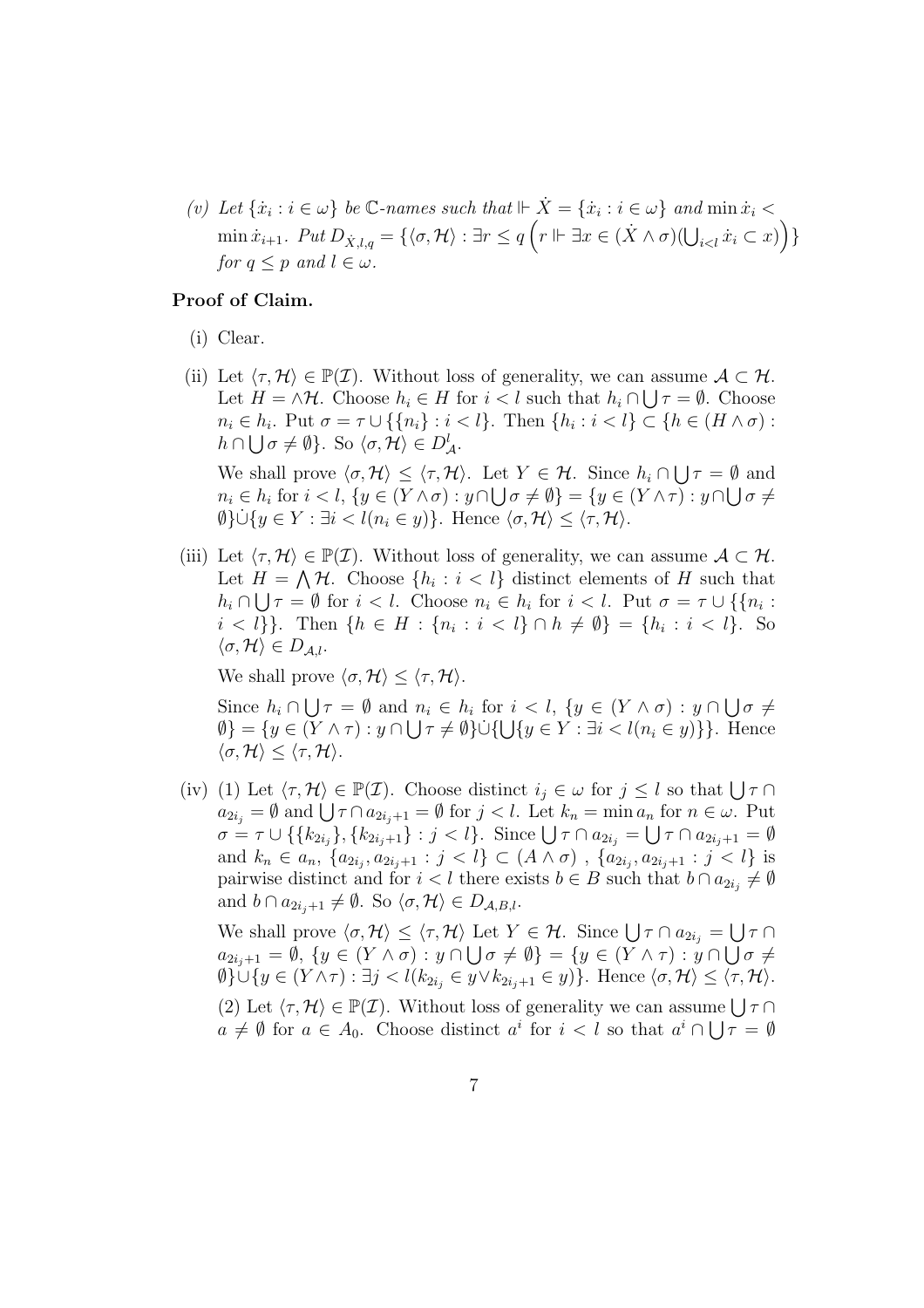and  $a^i \in \mathcal{F}_{A_0}$ . Let  $k_i = \min a^i$  and  $\sigma = \tau \cup \{\{k_i\} : i < l\}$ . Since  $\tau \cap a^i = \emptyset, a^i \in \mathcal{F}_{A_0} \text{ and } k_i \in a^i, \{a^i : j < l\} \subset (A \wedge \sigma), \{a^i : i < l\}$  $\bigcup_{i=1}^{n} a_i = \emptyset, a_i \in \mathcal{F}_{A_0}$  and  $\kappa_i \in a_i$ ,  $\{a : j \leq i\} \subset (A \wedge b_i)$ ,  $\{a : i \leq i\}$ <br>is pairwise distinct,  $\bigcup_{i=1}^{n} A_0 \cap a_i = \emptyset$  and for each  $i < l$  there exists  $b \in B$ such that  $b \cap a^i \neq \emptyset$  and  $b \cap \bigcup A_0 \neq \emptyset$ . So  $\langle \sigma, \mathcal{H} \rangle \in D_{\mathcal{A},B,l}$ .

We shall prove  $\langle \sigma, \mathcal{H} \rangle \leq \langle \tau, \mathcal{H} \rangle$ . Let  $Y \in \mathcal{H}$ . Then  $\{y \in (Y \wedge \sigma) : y \cap$  $\sigma \neq \emptyset$ } = { $y \in (Y \wedge \tau) : y \cap \bigcup \tau \neq \emptyset$ } $\cup \{y \in (Y \wedge \tau) : \exists i < l(k_i \in y)\}.$ Hence  $\langle \sigma, \mathcal{H} \rangle \leq \langle \tau, \mathcal{H} \rangle$ .

(v) Let  $\langle \tau, \mathcal{H} \rangle \in \mathbb{P}(\mathcal{I})$  and  $q \in \mathbb{C}$ . Let  $H =$  $\mathbf{v}$ *H*. Let  $q' \leq q$  and  $n_i \in \omega$  such that  $q' \Vdash n_i \in \dot{x}_i$  for  $i < l$ . Without loss of generality we can assume  $n_i \in \bigcup \tau$ . Since  $p \Vdash {\{\dot{X}\}} \cup \mathcal{I}$  is dual-independent,  $p \Vdash \neg (H \leq^* \dot{X})$ . So  $p \Vdash \text{``}\exists \langle h_n : n \in \omega \rangle \subset H \big(\forall n \in \omega \exists x \in \dot{X} (h_{2n} \cap x \neq \emptyset \land h_{2n+1} \cap x \neq \emptyset)$ ´  $P^{n-1} \cup \{n, n \in \mathbb{Z}\} \subseteq H \text{ (in } \mathbb{Z} \subseteq \mathbb{Z} \subseteq \mathbb{Z} \setminus \{n_{2n+1} \mid x \in \mathbb{Z}\} \cap \{n_{2n+1} \mid x \in \mathbb{Z}\}$  $H_0 \neq \emptyset$ ) $\}$  $= \omega$  $\frac{1}{1}$ ´ ". Without loss of generality we can assume

$$
q' \Vdash \text{``}\exists \langle h_n : n \in \omega \rangle \subset H \left( \forall n \in \omega \exists x \in \dot{X} (h_{2n} \cap x \neq \emptyset \land h_{2n+1} \cap x \neq \emptyset) \right) \text{''}
$$
\n
$$
(3)
$$

or

$$
q' \Vdash \text{``} \exists \text{finite } H_0 \subset H \left( \left| \{ h \in H \setminus H_0 : \exists x \in \dot{X}(x \cap h \neq \emptyset \land x \cap \bigcup H_0 \neq \emptyset) \} \right| = \omega \right) \text{''}.
$$
\n
$$
(4)
$$

case(3) Let  $r \leq q'$ ,  $\langle h_i : i < 2l \rangle \subset H$  and  $\langle k_i : i < 2l \rangle$  such that  $\bigcup \sigma \cap h_i = \emptyset$ ,  $h_i$  are pairwise disjoint and

 $r \Vdash \forall i < l \exists x \in \dot{X} (k_{2i} \in x \cap h_{2i} \wedge k_{2i+1} \in x \cap h_{2i+1}).$ 

Put  $k_{-1} = k_0$ . Then put  $\sigma = \{s' : s' = s \cup \{k_{2i}, k_{2i-1} : n_i \in s\}$  for  $s \in \mathbb{R}$ τ}.

We shall prove  $\langle \sigma, \mathcal{H} \rangle \in D_{\dot{X},l,q}$ . Let  $\dot{x}$  be a C-name such that  $r \Vdash \text{``}\dot{x} \in$  $(\dot{X} \wedge \sigma) \wedge \dot{x}_i \subset \dot{x}^i$  for some  $i < l$ . Since  $r \Vdash n_i \in \dot{x}_i$ ,  $r \Vdash n_i \in \dot{x}$ . Since there exists  $s' \in \sigma$  such that  $\{n_i, k_{2i}, k_{2i-1}\} \subset s'$ ,  $r \Vdash k_{2i} \in \dot{x}$ . Since  $r \Vdash \text{``}\exists x \in \dot{X}(\{k_{2i}, k_{2i+1}\} \subset x)$ " and there exists  $s' \in \sigma$  such that  $\{k_{2i+1}, k_{2i+2}, n_{i+1}\} \subset s'$ ,  $r \Vdash n_{i+1} \in \dot{x}$ . So  $r \Vdash \bigcup_{i < l} \dot{x}_i \subset \dot{x}$ . Hence  $\langle \sigma, \mathcal{H} \rangle \in D_{\dot{X},l,q}$ .

Finally we shall prove  $\langle \sigma, \mathcal{H} \rangle \leq \langle \tau, \mathcal{H} \rangle$ . Let  $Y \in \mathcal{H}$  and  $y_i \in Y$  such that  $k_i \in y_i$  for  $i < 2l$ . Then  $\{y \in (Y \wedge \sigma) : y \cap \bigcup \sigma \neq \emptyset\} = \{y \cup \sigma\}$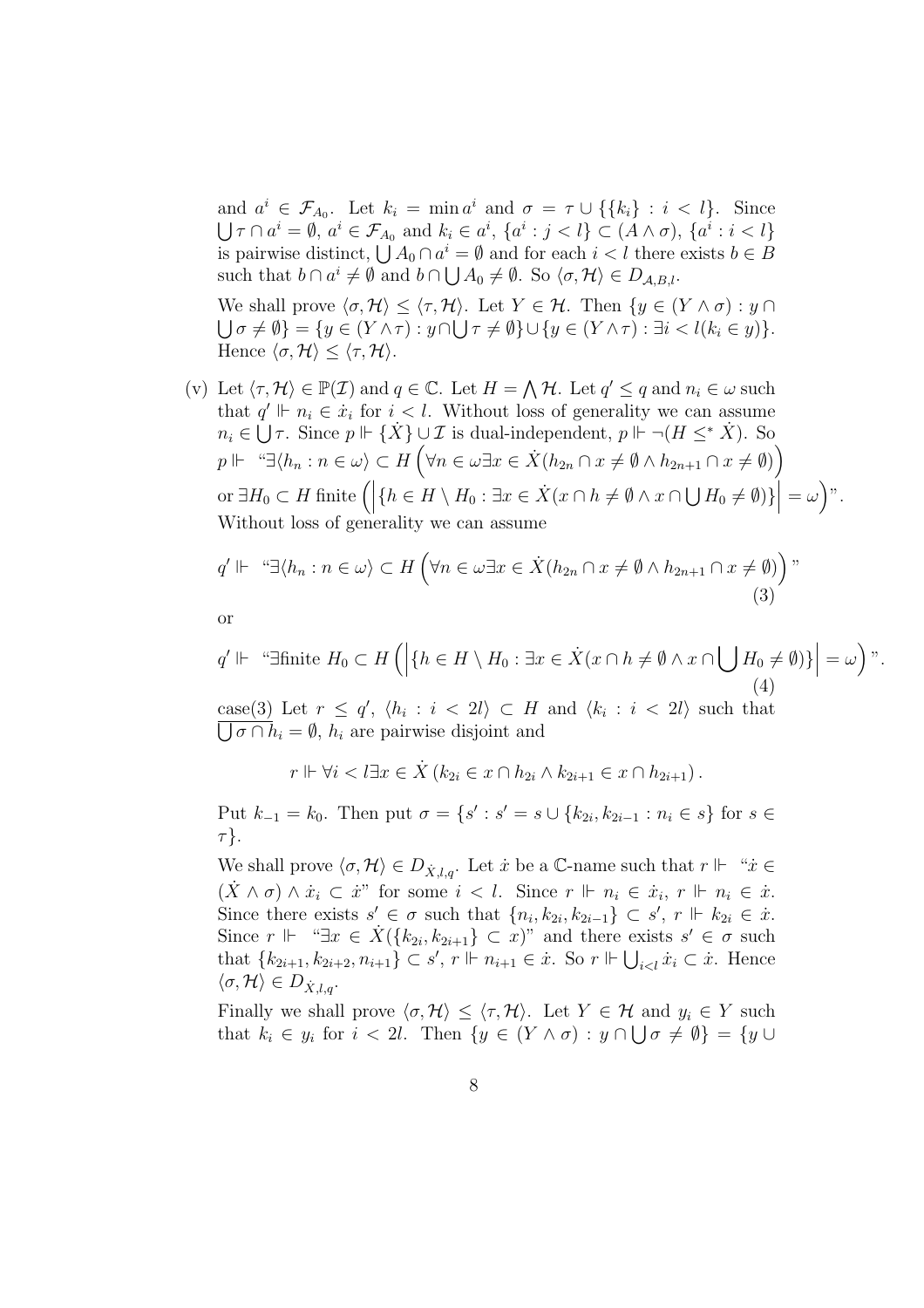S  ${y_{2i}, y_{2i-1} : \exists i \, \langle \, l(n_i \in y) \rangle : y \in (Y \wedge \tau) \wedge y \cap \}$ S  $\tau \neq \emptyset$ . Since  $H \leq Y$ ,  $\{h_i : i < 2l\}$  is pairwise disjoint and  $\bigcup \tau \cap h_i = \emptyset$  for  $i < 2l$ ,  $H \leq Y$ ,  $\{h_i : i < 2l\}$  is pairwise disjoint and  $\bigcup \tau \cap h_i = \emptyset$  for  $i < 2l$ ,  $H \leq I$ ,  $\{h_i : i < 2l\}$  is pairwise disjoint and  $\bigcup_{i} \tau \cap y_i = \emptyset$  for  $i < l$ . So if  $\{y_i : i < 2l\}$  is pairwise disjoint and  $\bigcup_{i} \tau \cap y_i = \emptyset$  for  $i < l$ . So if  $y \neq y' \in (Y \wedge \tau)$  with  $y \cap \bigcup \tau \neq \emptyset \wedge y' \cap \bigcup \tau \neq \emptyset$ , then  $(y \cup \bigcup \{y_{2i}, y_{2i-1} : y_{2i-1}\})$  $n_i \in y$ )  $\cap (y' \cup \bigcup \{y_{2i}, y_{2i-1} : n_i \in y'\}) = \emptyset$ . Hence  $\langle \sigma, \mathcal{H} \rangle \leq \langle \tau, \mathcal{H} \rangle$ .

case(4) Let G be C-generic over V with  $q' \in G$ . We will work in  $V[G]$ . Let  $H_0$  be a finite subset of H such that the set

$$
\{h \in H \setminus H_0 : \exists x \in \dot{X}[G] : h \cap x \neq \emptyset \land x \cap \bigcup H_0 \neq \emptyset\}
$$

is infinite where  $\dot{X}[G]$  is the interpretation of  $\dot{X}$  in  $V[G]$ . Since  $H_0$  is finite, there exists  $h' \in H_0$  such that the set

$$
\{h\in H\setminus\{h'\}: \exists x\in \dot{X}[G]\, (h\cap x\neq\emptyset\wedge x\cap h'\neq\emptyset)\}
$$

is infinite.

Let  $\langle h_j : j \in \omega \rangle$  be an enumeration of the set

$$
\{h \in H \setminus \{h'\} : \exists x \in \dot{X}[G] \left( h \cap x \neq \emptyset \land x \cap h' \neq \emptyset \land h \cap \bigcup \tau = \emptyset \right) \}
$$

and  $\langle k_j : j \in \omega \rangle$  be natural numbers such that

$$
\exists x \in \dot{X}[G](k_{2j} \in x \cap h_j \land k_{2j+1} \in x \cap h').
$$

Let  $\{Y_i : i < m\}$  be an enumeration of  $H$ . By induction we shall construct decreasing sequence  $\{A_j : j < m\}$  of infinite sets of natural construct decreasing sequence  $\{A_j : j \leq n\}$ <br>numbers. Put  $A_{-1} = \{k_{2i+1} : i \in \omega\} \setminus \bigcup \tau$ .

Suppose we already have  $A_j$ . Let  $A_j \restriction Y_{j+1} = \{A_j \cap y : y \in Y_{j+1}\} \setminus \{\emptyset\}.$ If  $A_j \restriction Y_{j+1}$  is infinite, put

$$
A_{j+1} = \bigcup \{ A_j \cap y : y \cap \bigcup \tau = \emptyset \land y \in Y_{j+1} \}.
$$

If  $A_j \upharpoonright Y_{j+1}$  is finite, then choose  $y \in Y_{j+1}$  so that  $A_j \cap y$  is infinite and put

$$
A_{j+1} = y \cap A_j.
$$

In both cases  $A_{j+1}$  is infinite. Choose  $j_i$  for  $i < l$  so that  $k_{2j_i+1} \in A_{m-1}$ for  $i < l$ . Then define  $\sigma = \{s' : s' = s \cup \{k_{2j_i} : n_i \in s\}$  for  $s \in$  $\{\tau\} \cup \{\{k_{2j_i+1} : i < l\}\}.$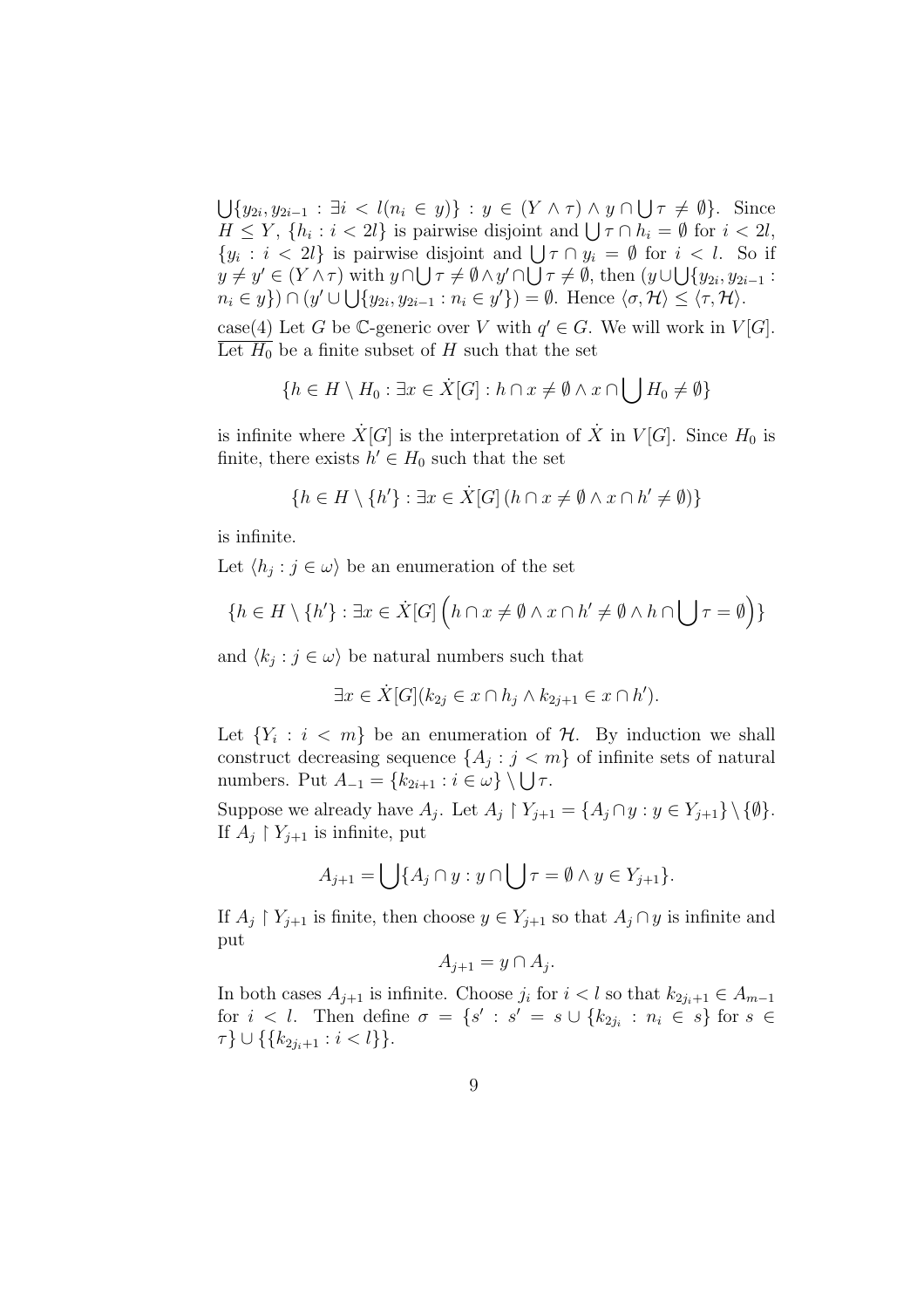From now on we will work in V and prove  $\langle \sigma, \mathcal{H} \rangle \in D_{\dot{X},q,l}$ . Let  $r \leq q'$ such that

$$
r \Vdash \forall i < l \exists x \in \dot{X} \ (k_{2j_i} \in x \cap h_{j_i} \land k_{2j_i+1} \in x \cap h').
$$

Suppose  $r \Vdash "x \in (X \wedge \sigma) \wedge \dot{x}_i \subset \dot{x}$ " for some  $i < l$  and a C-name  $\dot{x}$ . Since  $r \Vdash \dot{x}_i \subset \dot{x}, r \Vdash n_i \in \dot{x}$ . Since there exists  $s' \in \sigma$  such that  $\{k_{2j_i}, n_i\} \subset s'$ ,  $r \Vdash \{k_{2j_i}, n_i\} \subset \dot{x}$ . Since  $r \Vdash \exists x \in \dot{X}(k_{2j_i} \in$  $x \cap h_{j_i} \wedge k_{2j_i+1} \in x \cap h'$ ,  $r \Vdash \{k_{2j_i}, k_{2j_i+1}\} \subset \dot{x}$ . Since  $\{k_{2j_i+1} : i <$  $l$ }  $\in \sigma$ ,  $r \Vdash k_{2j_{i+1}+1} \in \dot{x}$ . By similar argument, we have  $r \Vdash \dot{x}_{i+1} \subset \dot{x}$ . Therefore  $r \Vdash \bigcup_{i < l} \dot{x}_i \subset \dot{x}$ . Hence  $\langle \sigma, \mathcal{H} \rangle \in D_{\dot{X},q,l}$ .

Finally we shall prove  $\langle \sigma, \mathcal{H} \rangle \leq \langle \tau, \mathcal{H} \rangle$ . Let  $Y \in \mathcal{H}$ . By construction of  ${A_j : j < m}$ , there is  $y \in Y$  such that  ${k_{2j_i+1} : i < l} \subset y$  or for  $i < l$ and  $y \in Y$  if  $k_{2j_i+1} \in y$ , then  $y \cap \bigcup \tau = \emptyset$ .

case 1. There is  $y \in Y$  such that  $\{k_{2i+1} : i < l\} \subset y$ .

For each  $y \in Y$  let  $y_\tau \in (Y \wedge \tau)$  such that  $y \subset y_\tau$ . Let  $y' \in Y$  such that  ${k_{2j_i+1} : i < l} \subset y'$ . Then  ${y \in (Y \wedge \sigma) : y \cap \bigcup \sigma \neq \emptyset} = {y'_{\tau}} \cup {y_{\tau}} \cup$  $\{y^* \in Y : \exists i < l \ (k_{2j_i} \in y^* \land n_i \in y_{\tau})\} : y \cap \bigcup \tau \neq \emptyset \land y \in Y\}.$  $\frac{3}{1}$ 

Suppose  $y'_{\tau} \neq y_{\tau}$  for some  $y \in Y$  with  $y \cap$  $\tau \neq \emptyset$ . Since  $H \leq Y$ ,  $\{h_{j_i} :$ suppose  $y_{\tau} \neq y_{\tau}$  for some  $y \in Y$  with  $y \cap \bigcup_{i \in \mathcal{I}} y_i \neq y$ . Since  $H \leq Y$ ,  $\{h_{j_i} : i < l\} \cup \{h'\}$  is pairwise disjoint,  $y' \subset h'$ ,  $k_{2j_i} \in h_{j_i}$  and  $\bigcup_{i \in \mathcal{I}} \sigma \cap h_i = \emptyset$ ,  $y'_{\sigma} \cap y_{\sigma} = y'_{\tau} \cap (y_{\tau} \cup \{y^* \in Y : \exists i < l \ (k_{2j_i} \in y^* \land n_i \in y_{\tau})\}) = \emptyset.$ 

Let  $y_{\tau}^0 \neq y_{\tau}^1$  such that  $y_{\tau}^0 \neq y_{\tau}', y_{\tau}^1 \neq y_{\tau}', y_0^0 \cap \bigcup$  $\tau \neq \emptyset$  and  $y^1 \cap \bigcup$  $\tau \neq \emptyset$ . Since  $H \leq Y$ ,  $\{h_{j_i} : i < l\}$  is pairwise disjoint,  $y' \subset h'$ ,  $k_{2j_i} \in h_{j_i}$  and  $\sigma \cap h_i = \emptyset, y_\sigma^0 \cap y_\sigma^1 = (y_\tau^0 \cup \bigcup \{y^* \in Y : \exists i < l \ (k_{2j_i} \in y^* \land n_i \in y_\tau^0) \}) \cap$  $(y^{1}_{\tau} \cup \bigcup \{y^{*} \in Y : \exists i < l \ (k_{2j_{i}} \in y^{*} \wedge n_{i} \in y^{1}_{\tau})\} = \emptyset$ . Hence  $\forall y^{0}, y^{1} \in Y$ 

$$
\left(y_{\tau}^0 \cap y_{\tau}^1 = \emptyset \wedge \bigcup \tau \cap y^0 \neq \emptyset \wedge \bigcup \tau \cap y^1 \neq \emptyset \rightarrow y_{\sigma}^0 \cap y_{\sigma}^1 = \emptyset \right).
$$

case 2. for  $i < l$  and  $y \in Y$  if  $k_{2j_i+1} \in y$ .

If  $\forall i \, < \, l \forall y \, \in \, Y \, (k_{2j_i} \in y \to y \cap y)$  $\frac{1}{1}$  $\tau = \emptyset$ ),  $\{y \in (Y \wedge \sigma) : y \cap$ S  $l \forall y \in Y (k_{2j_i} \in y \to y \cap \bigcup \tau = \emptyset), \{y \in (Y \wedge \sigma) : y \cap \bigcup \sigma \neq \emptyset\}$  $\emptyset$ } = {U{y ∈ Y : ∃i < l(k<sub>2ji+1</sub> ∈ y)}} ∪ {y<sub>r</sub> ∪ U{y<sup>\*</sup> ∈ Y : ∃i <  $l(k_{2j_i} \in y^* \land n_i \in y_\tau)$  :  $y \cap \bigcup_{\tau \neq \emptyset} \land y \in Y$ . Since  $k_{2j_i+1} \in y$  implies  $u(k_{2j_i} \in y \land n_i \in y_{\tau})$ ;  $y \cap \bigcup_{\tau} \tau = \emptyset$ ,  $\bigcup \{y \in Y : \exists i < l(k_{2j_i+1} \in y) \} \cap \bigcup \tau = \emptyset$ .

Let  $y_\tau^0 \neq y_\tau^1$  with  $y^0 \cap \bigcup$  $\tau \neq \emptyset$  and  $y^1 \cap \bigcup$  $\bigcup \tau \neq \emptyset$ . Since  $H \leq Y$ and  $\{h_{j_i} : i < l\}$  is pairwise disjoint,  $(y^0_\tau \cup \bigcup \{y^* \in Y : \exists i < l(k_{2j_i} \in$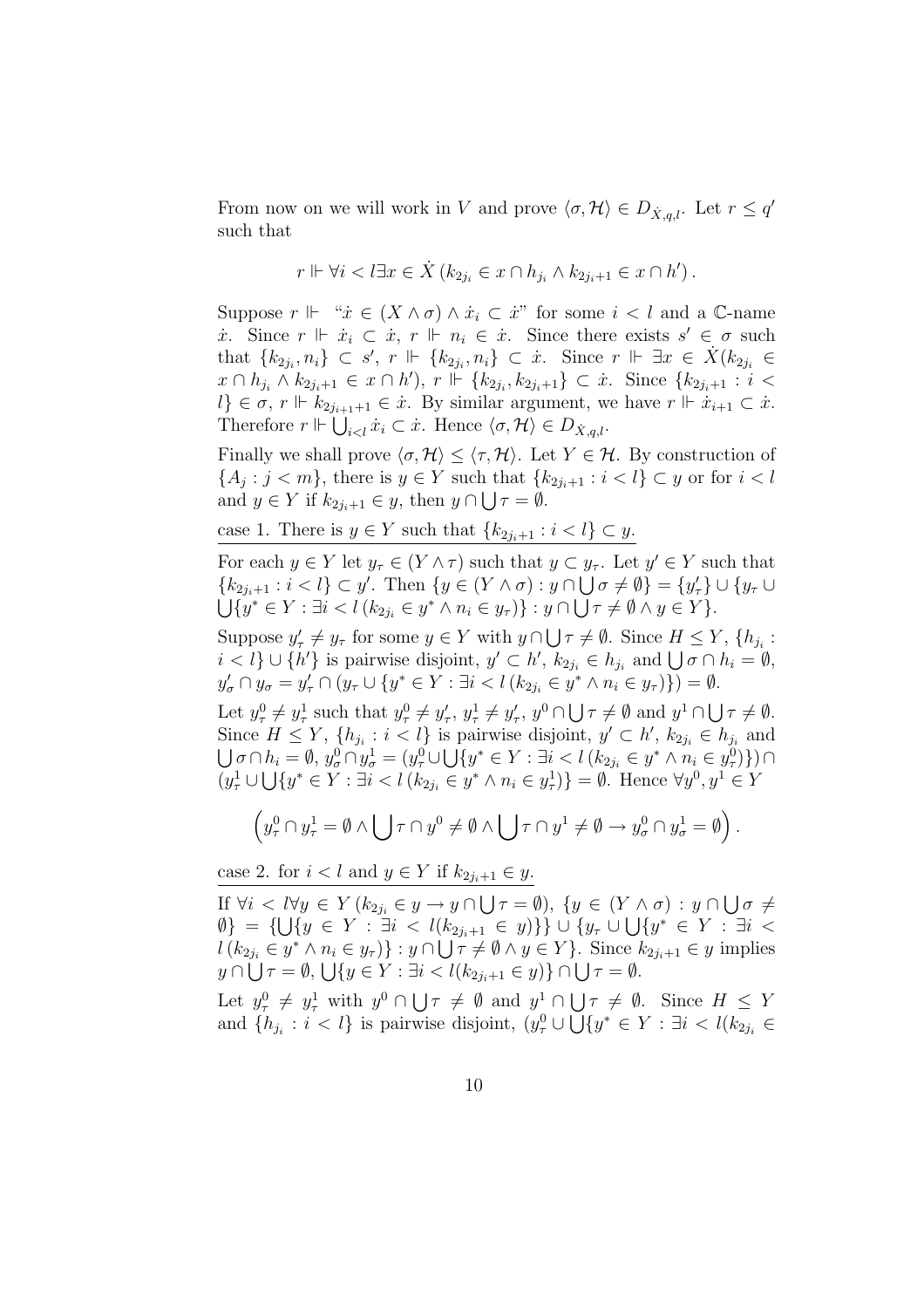$$
y^* \wedge n_i \in y_\tau^0) \} ) \cap (y_\tau^1 \cup \bigcup \{ y^* \in Y : \exists i < l(k_{2j_i} \in y^* \wedge n_i \in y_\tau^1) \} ) = \emptyset.
$$
  
Hence  $\forall y^0, y^1 \in Y$ 

$$
\left(y_{\tau}^0 \cap y_{\tau}^1 = \emptyset \wedge \bigcup \tau \cap y^0 \neq \emptyset \wedge \bigcup \tau \cap y^1 \neq \emptyset \rightarrow y_{\sigma}^0 \cap y_{\sigma}^1 = \emptyset \right).
$$

Therefore  $\langle \sigma, \mathcal{H} \rangle \le \langle \tau, \mathcal{H} \rangle$ .

Claim $\blacksquare$ 

Let  $\mathcal{D} = \{D_n : n \in \omega\} \cup \{D^l_{\mathcal{A}} : \mathcal{A} \text{ is a finite subset of } \mathcal{I} \wedge l \in \omega\} \cup \{D_{\mathcal{A},l} : \mathcal{A} \text{ is a finite subset of } \mathcal{I} \wedge l \in \omega\}$ A is a finite subset of  $\mathcal{I} \wedge l \in \omega$   $\cup$  { $D_{\mathcal{A},B,l}$  : A is a finite subset of  $\mathcal{I} \wedge B \in$  $\mathcal{I} \setminus \mathcal{A} \wedge l \in \omega \} \cup \{D_{\dot{X},l,q} : q \leq p \wedge l \in \omega \}$  and G is  $\mathcal{D}$ -generic for  $\mathbb{P}(\mathcal{I})$ .

Let  $X_G$  be a partition generated by  $\equiv_G$  where  $\equiv_G$  is defined by

 $n \equiv_G m$  if  $\exists \langle \sigma, \mathcal{H} \rangle \exists x \in \sigma (\{n, m\} \subset x)$ .

Then by (i) and (ii)  $X_G \in (\omega)^\omega$ . By (ii)  $X_G \wedge$  $\mathbf{v}$ and (ii)  $X_G \in (\omega)^\omega$ . By (ii)  $X_G \wedge \bigwedge \mathcal{A} \in (\omega)^\omega$  for finite  $\mathcal{A} \subset \mathcal{I}$ . By (iii)  $\neg(\bigwedge \mathcal{A} \leq^* X_G)$  for finite  $\mathcal{A} \subset \mathcal{I}$ . By (iv)  $\neg(X_G \wedge \bigwedge \mathcal{A} \leq^* Y)$  for finite  $A \subset \mathcal{I}$  and  $Y \in \mathcal{I} \setminus \mathcal{A}$ . Therefore  $\{X_G\} \cup \mathcal{I}$  is dual-independent by Corollary 2.8. By (v)  $p \Vdash X \perp X_G$ . Hence  $X_G$  is a required partition.

 $\Box$ 

### Acknowledgment

I would like to thank Jörg Brendle for helpful suggestions and discussions during this work.

### References

- [1] Andreas Blass, "Combinatorial cardinal characteristics of the continuum", in Handbook of Set Theory (A.Kanamori et al.,eds.),to appear.
- [2] J.Brendle, "Martin's axiom and the dual distributivity number", MLQ Math. Log. Q. 46 (2000), no. 2, 241–248.
- [3] J.Cichoń, A.Krawczyk, B.Majcher-Iwanow, B.Węglorz, "Dualization of the van Douwen diagram". J. Symbolic Logic 65 (2000), no. 2, 959–968.